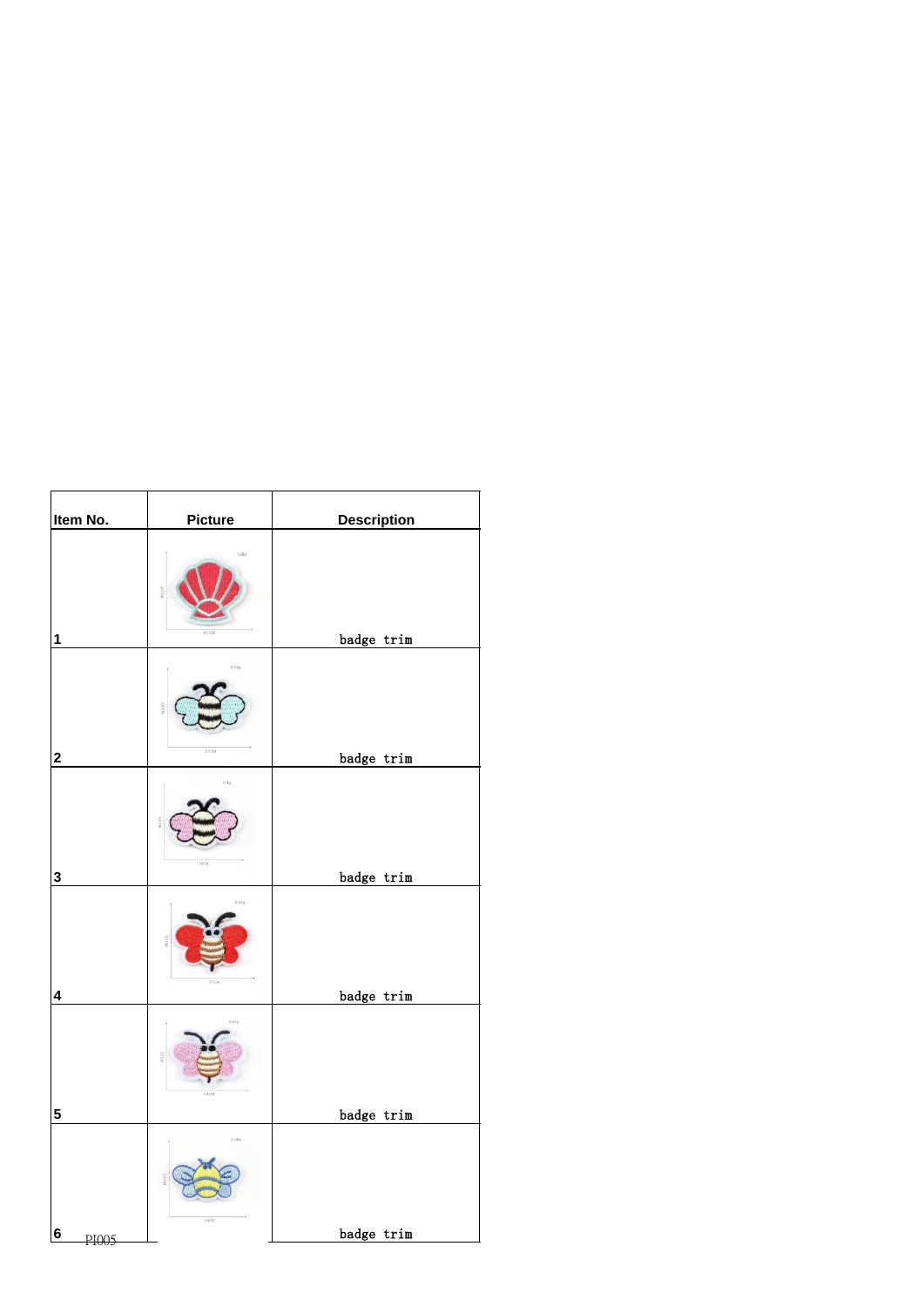|                | 0.54g                   |              |
|----------------|-------------------------|--------------|
| $\overline{7}$ | 4.0 CM                  | badge trim   |
|                | 0.389                   |              |
| 8              |                         | badge trim   |
|                | 0.80<br>16<             |              |
| 9              |                         | badge trim   |
|                | 0.55g                   |              |
| 10             |                         | badge trim   |
|                |                         |              |
| 11             |                         | badge trim   |
|                |                         |              |
| $12$           |                         | sequins trim |
|                |                         |              |
| 13             |                         | badge trim   |
|                |                         |              |
| 14             | 0.64g                   | badge trim   |
|                | $5.1 \text{ C}M$        |              |
| 15             |                         | badge trim   |
|                | 0.83g                   |              |
| 16             | $5 \text{ }\mathrm{CM}$ | badge trim   |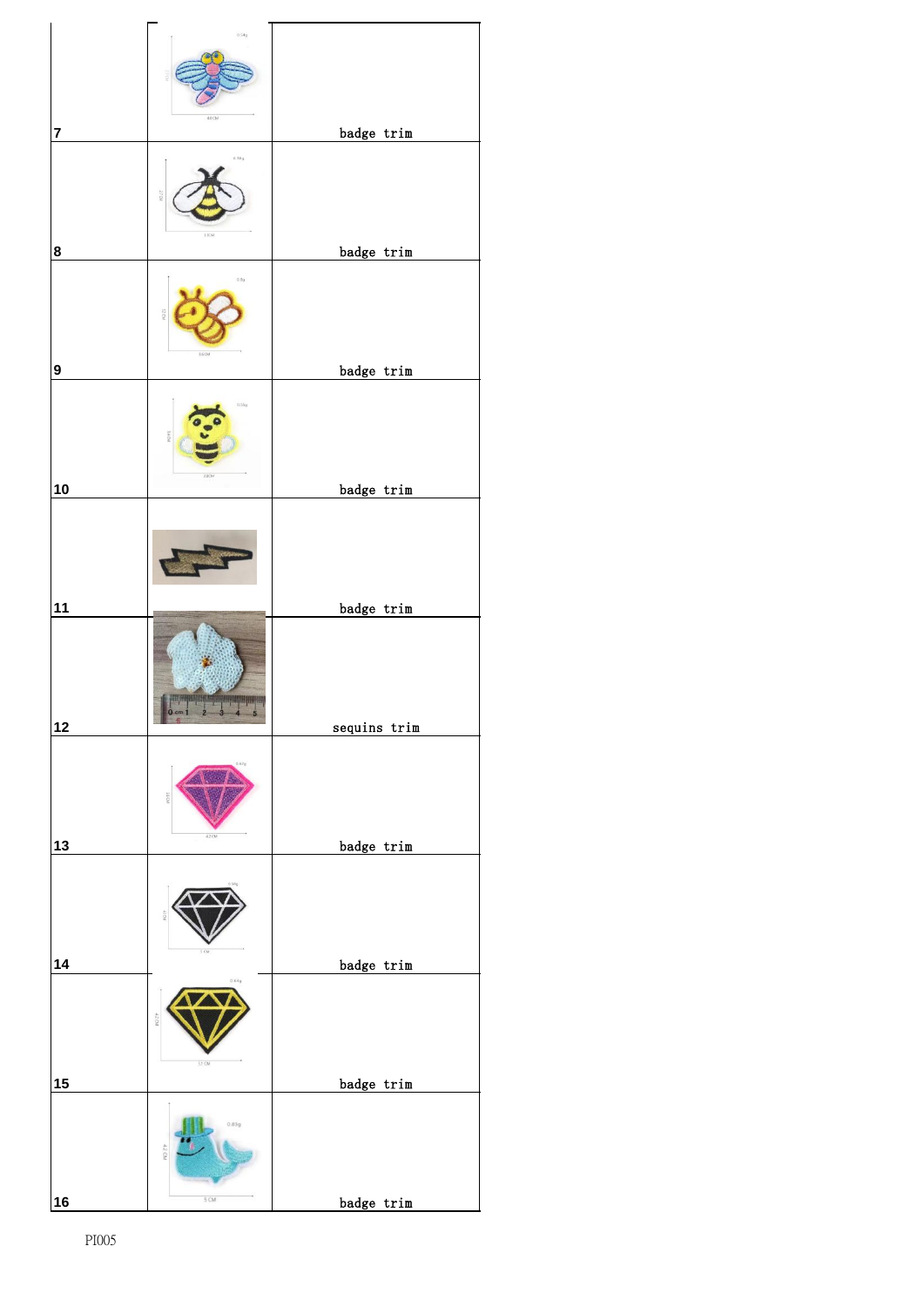|                  | 0.51g<br>JΟM                      |            |
|------------------|-----------------------------------|------------|
| 17               | $4.1 \text{ CM}$<br>25 CM         | badge trim |
| 18               | 3q<br>2 CM                        | badge trim |
| 19               | 3.5 CM                            | badge trim |
| 20               | $3.6\,\mathrm{C}M$<br>0.58g<br>öF | badge trim |
| 21               | $3.3 \text{CM}$<br>44g<br>4.0 CM  | badge trim |
| 22               | $3.1\mathrm{CM}$<br>0.44g         | badge trim |
| 23               | 3.7CM<br>0.66g<br>3 CM            | badge trim |
| 24               | 3.85 CM<br>0.52g<br>36 OM         | badge trim |
| $25\phantom{.0}$ | 3.75 CM<br>0.79g<br>37CM          | badge trim |
| 26               | $3.6$ CM                          | badge trim |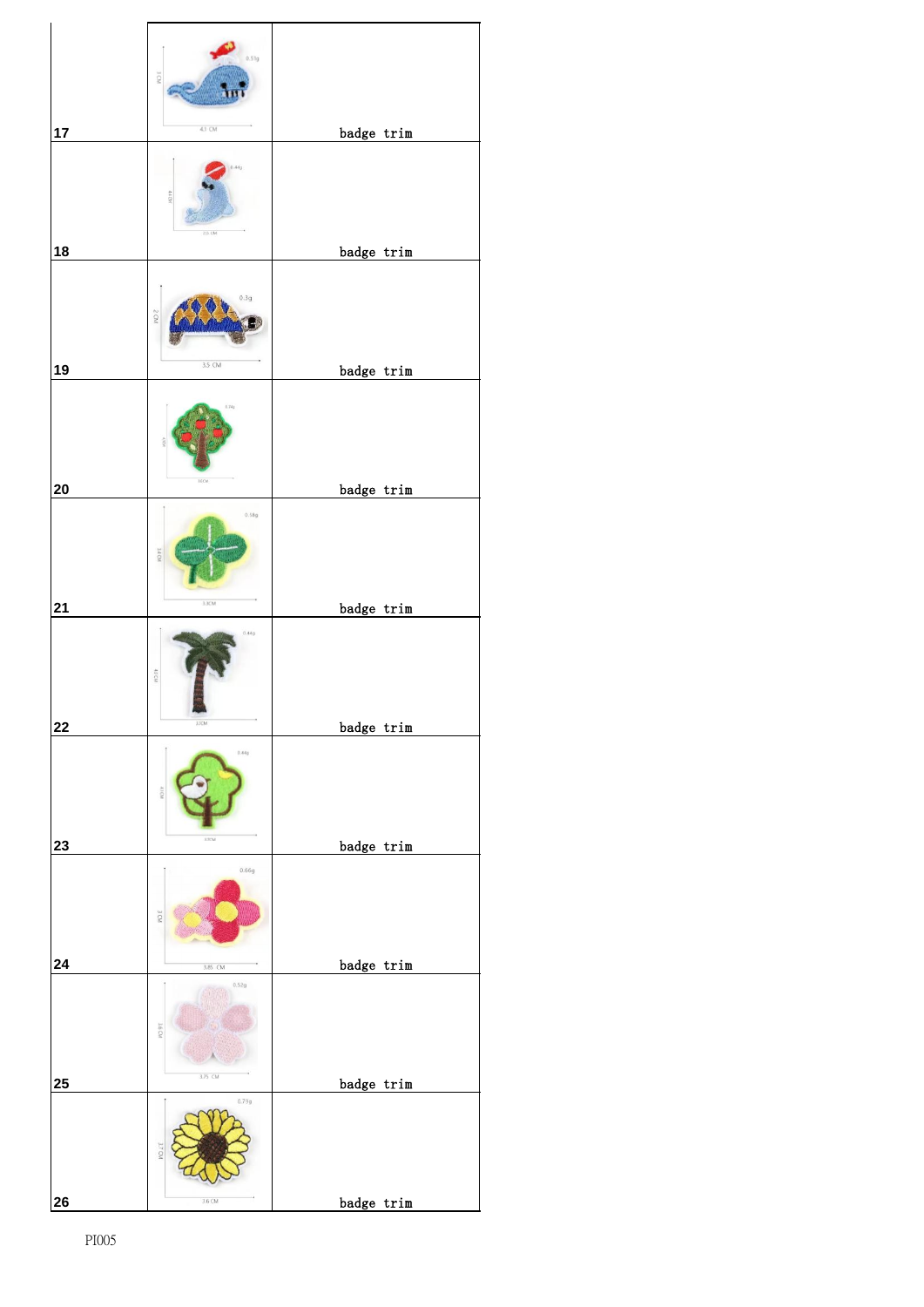| 27              |       | 0.4g<br>yaou<br>2.4 CM            | badge trim |
|-----------------|-------|-----------------------------------|------------|
|                 |       | 0.84g<br>38 CM<br>$\blacksquare$  |            |
| 28              |       | 5.6 CM<br>$0.8\ensuremath{g}$     | badge trim |
| 29              |       | 51 <sub>CM</sub><br>0.81g<br>WOEE | badge trim |
| $30\,$          |       | 5CM                               | badge trim |
| 31              |       | $\exists$ CM                      | badge trim |
| 32              |       | Ť                                 | badge trim |
| 33              |       | 0.88g                             | badge trim |
| 34              |       | $5.5\,\mathrm{CM}$<br>0.31g       | badge trim |
| $35\phantom{a}$ |       | $3.6$ CM<br>0.76g<br>5.6 CM       | badge trim |
| 36              |       | M333                              | badge trim |
| 37              | PI005 |                                   | badge trim |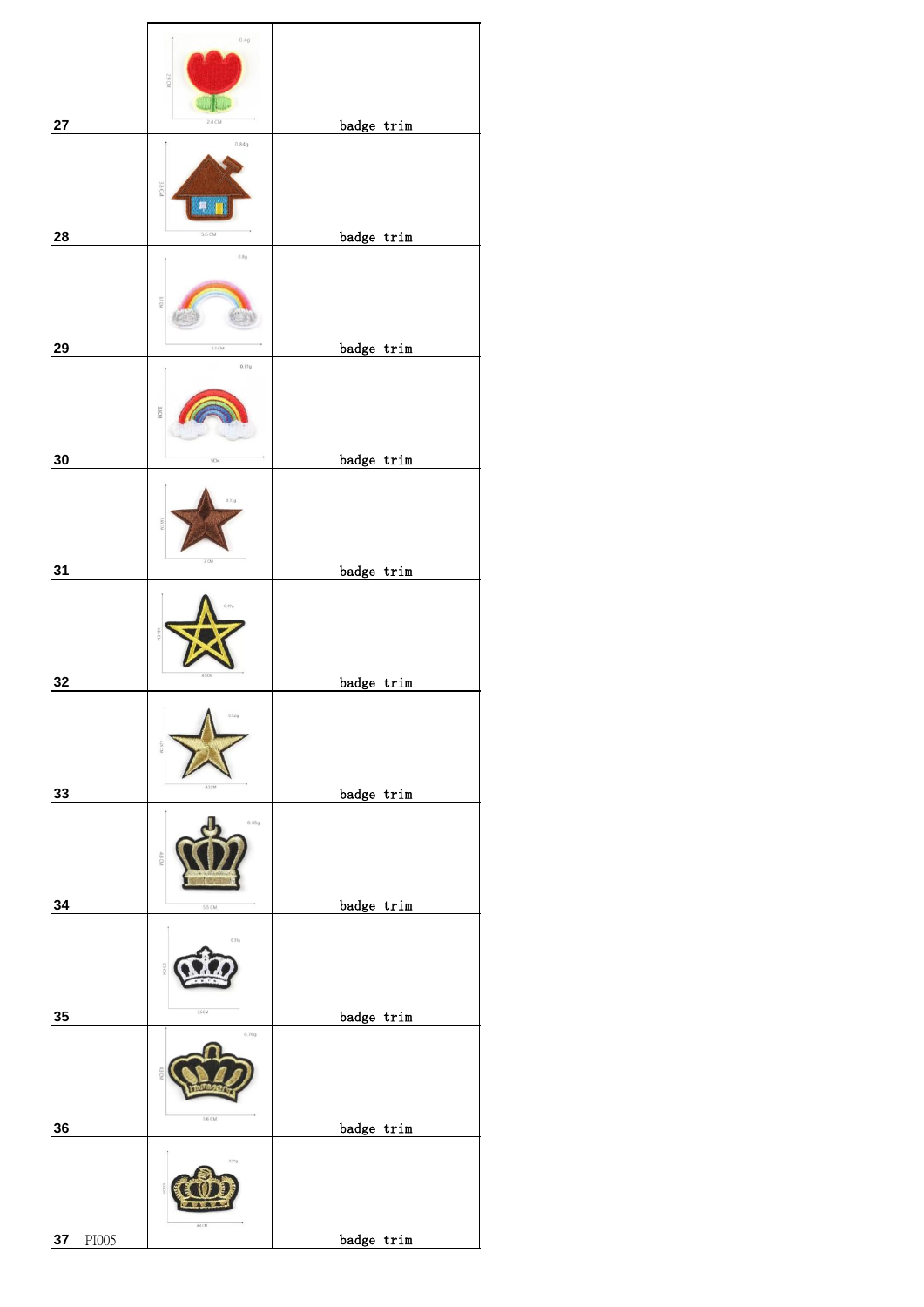|             | 0.559<br>39 CM                          |            |
|-------------|-----------------------------------------|------------|
| 38          | $3.8$ CM                                | badge trim |
|             | 宽:5cm 高:3.3cm                           |            |
| 39          |                                         | badge trim |
| 40          | $_{0.5\mathrm{g}}$<br>3CM/1.15inch      |            |
|             |                                         | badge trim |
|             | 0.8g<br>3.10M1.2inph                    |            |
| 41          |                                         | badge trim |
|             | $_{0.7g}$                               |            |
| 42          | .BCM <sup>11</sup> .1 inch              | badge trim |
|             |                                         |            |
| 43          | 宽: 2CM0.7INCH 高: 5CM1.9INCH 重: 0.3g     | badge trim |
| 44          | 宽: 4.6CM1.8INDH 高: 3.2CM1.2INDH 里: 0.6g | badge trim |
|             |                                         |            |
| 45          | 宽: 3CM1.1INCH 高: 3CM1.1INCH 重: 0.4g     | badge trim |
|             | 0.4g<br>4.7CM/1.8 INCH<br>3.7CM/1.2INCH |            |
| 46          |                                         | badge trim |
| 47          | 0.7g<br>TCM/2.8 INCH<br>3.5CM/1.4INCH   | badge trim |
|             |                                         |            |
| 48<br>PI005 | 宽:3cm 高:3cm                             | badge trim |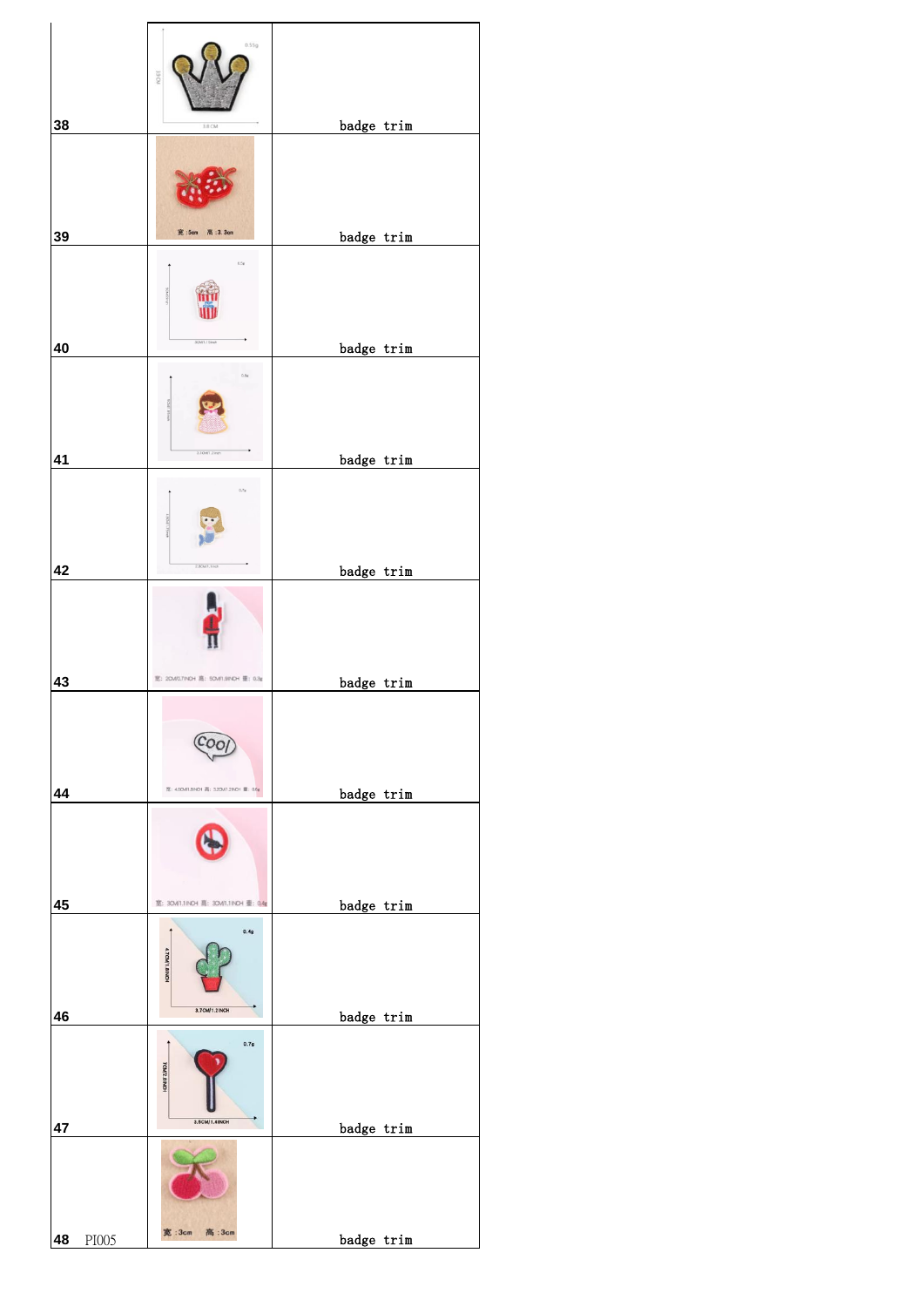| 49          | 宽: 2.7cm 高: 3.3cm                                              | badge trim |
|-------------|----------------------------------------------------------------|------------|
|             |                                                                |            |
| 50          | 宽:3.5cm 高:3.4cm                                                | badge trim |
| 51          | $8*4CM$                                                        | badge trim |
|             |                                                                |            |
|             |                                                                |            |
| 52          | 5.5*5.5CM                                                      | badge trim |
|             |                                                                |            |
| 53          | $6*4CM$                                                        | badge trim |
|             | لوفاج<br>A143<br>あ6cm*克6cm                                     |            |
| 54          |                                                                | badge trim |
|             | $\ddot{\text{C}}$<br>A145<br>高4.8cm*宽3cm                       |            |
| 55          |                                                                | badge trim |
|             | A147                                                           |            |
| 56          | 高7.5cm*宽7.5cm                                                  | badge trim |
|             | A165                                                           |            |
| 57          | 尚5cm*宽7cm                                                      | badge trim |
|             | A169                                                           |            |
| 58          | 高3.5cm*宽4cm<br>T.                                              | badge trim |
|             | $\omega$<br>$\mathsf{L}\mathsf{C}$<br>ං<br>$\sim$<br>1 2 3 4 5 |            |
| 59<br>PI005 |                                                                | badge trim |